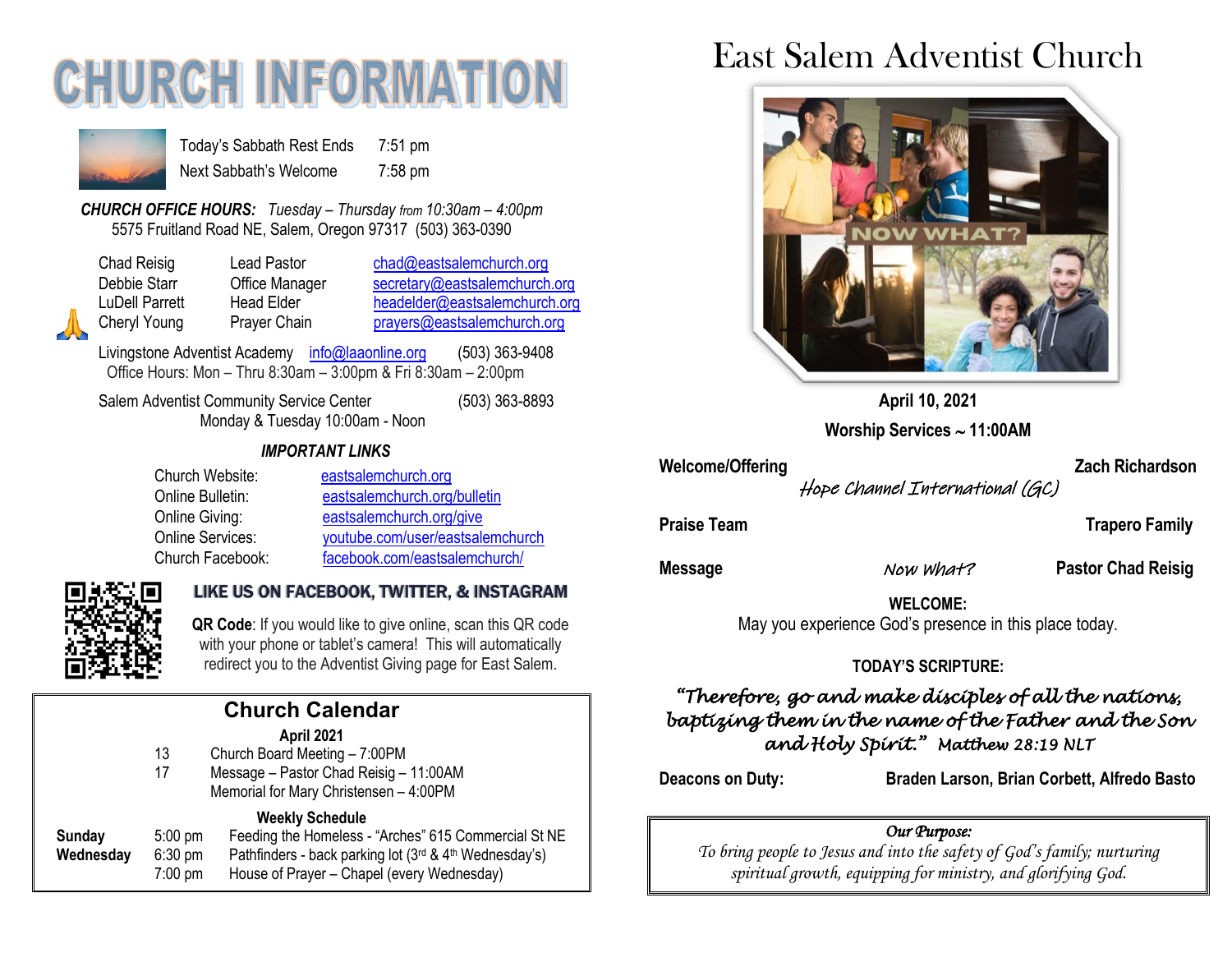

### This is the confidence we have in approaching God: that if we ask anything according to His will, He hears us. 1 John 5:14 NIV

**PRAYER MINISTRY:** Livingstone Adventist Academy, James Robertson, Cheryl Young, Kathleen Walter, Bill Fisher Jr, LuDell and Dave Parrett, Dave Chrowl, Fonda Cox, Charles & Jennie Roddy, Lu Stout, Jensen Family, Milton "Chris" Christensen, Darrell & Lou Michel, Fiel Trapero, Pastor Lee Larson, Lue Michel, and David Hathaway.

## **HEALING PRAYERS**

- **A** Update on Dave Parrett: Dave is home and feeling pretty good! The abdominal drain has slowed down. Thanks so much for continued prayers!
- **A** David Hathaway was seriously burned last Sunday and is at the Legacy Burn Unit. Todd Hathaway, his son, has requested prayers for him.
- Lue Michel had surgery on her ankle to remove a plate which was put in after she broke her ankle in 2015. Surgery went well, but she is laid up for a few weeks. She is doing fine and being taken care of by family.

# **ANNOUNCEMENTS**

**MEMORIAL SERVICE** There will be a memorial service held here at East for Mary Christensen on April 17th at 4:00PM. Join Mary's husband, Milton "Chris", and his family in love, remembrance, and prayers.

**CHILDREN'S SABBATH SCHOOL** We now have a weekly Sabbath School for Children's every Sabbath morning from 10:00 – 10:45AM and is open to all elementary-aged children. They meet downstairs in the Primary Sabbath School room. Masks and social distancing are required for all ages.

**STEWARDSHIP SABBATH IS APRIL 10** We are God's stewards, entrusted by Him with time and opportunities, abilities and possessions, and the blessings of the earth and its resources. We are responsible to Him for their proper use. We acknowledge God's ownership by faithful service to Him and our fellow human beings, and by returning tithe and giving offerings for the proclamation of His gospel and the support and growth of His church. Stewardship is a privilege given to us by God for nurture in love and the victory over selfishness and covetousness. Stewards rejoice in blessings that come to others as a result of their faithfulness. *But who am I, and who are my people, that we could give anything to you? Everything we have has come from you, and we give you only what you first gave us! 1 Chronicles 19:14*



**ENROLL NOW** Livingstone Adventist Academy is now accepting applications for new and returning students for the 2021-22 school year. The enrollment fee is \$75.00 per student through April 30, 2021 *(enrollment fee will be \$125 per student after May 1).* Apply now on their website: *[www.livingstone.academy](file:///C:/Users/Secretary/Documents/Bulletin/Past%20Bulletins/2021/www.livingstone.academy)* . *See bulletin insert for more information.*

**LIVINGSTONE SEE'S CANDY SHOP** This is the website where you can purchase your favorite box of See's Candy and up to 50% of the proceeds go straight to the school. It's easy, just go to *[www.livingstone.academy/waystohelp](http://www.livingstone.academy/waystohelp)* and click on the Livingstone See's Candy Shop link at the bottom of the page. Be sure to share this with family and friends!

**OREGON CONFERENCE CONNECT** This year's Oregon Conference Connect town hall meetings will be in-person events around the conference and throughout the month of April. Each evening will start at 7:00 pm. Dates and locations are as follows:

- April 12 Vancouver Adventist Community Church
- April 14 Sunnyside Adventist Church
- April 27 Bend Adventist Church

Note: The meeting on April 14<sup>th</sup> will also be livestreamed for those who are unable to attend the in-person event, for livestream: *[www.youtube.com/oregonadventists](http://www.youtube.com/oregonadventists)*

**OREGON MEN'S SUMMIT 2021** This year's summit is being held at Grove Christian Camp near Dorena Lake May 21 – 23 at the Grove Christian Camp. For more information or to register for this event go to the Oregon Conference website.

**CREATIVE CURE: ART IN THE AGE OF COVID** Art can be like medicine, providing visual and psychological relief from the tedious concerns that come with a worldwide pandemic. What has helped you survive and heal during the last year? The Adventist Society for the Arts invites you to submit images of objects, people, and places that have helped you cope during Covid for an online art show. Submissions are due by April  $18<sup>th</sup>$  and open to anyone 16 years of age or older. For more information and submission rules, go to: *[adventistsocietyforthearts.org/2021show/](https://adventistsocietyforthearts.org/2021show/)*

# **NEXT WEEK'S OFFERING** ~ Local Church Budget

| <b>LOCAL CHURCH BUDGET SUPPORT AT A GLANCE</b> |           |           |  |  |  |
|------------------------------------------------|-----------|-----------|--|--|--|
|                                                | MTD       | YTD       |  |  |  |
| FISCAL YEAR 1/1/21 - 12/31/21                  | 3/31/2021 | 3/31/2021 |  |  |  |
| <b>Offerings Needed</b>                        | 18.635    | 55.905    |  |  |  |
| <b>Offerings Received</b>                      | 11.586    | 41.778    |  |  |  |
| Period Over / (Short)<br><b>Totals</b>         | (7.049)   | (14.127)  |  |  |  |